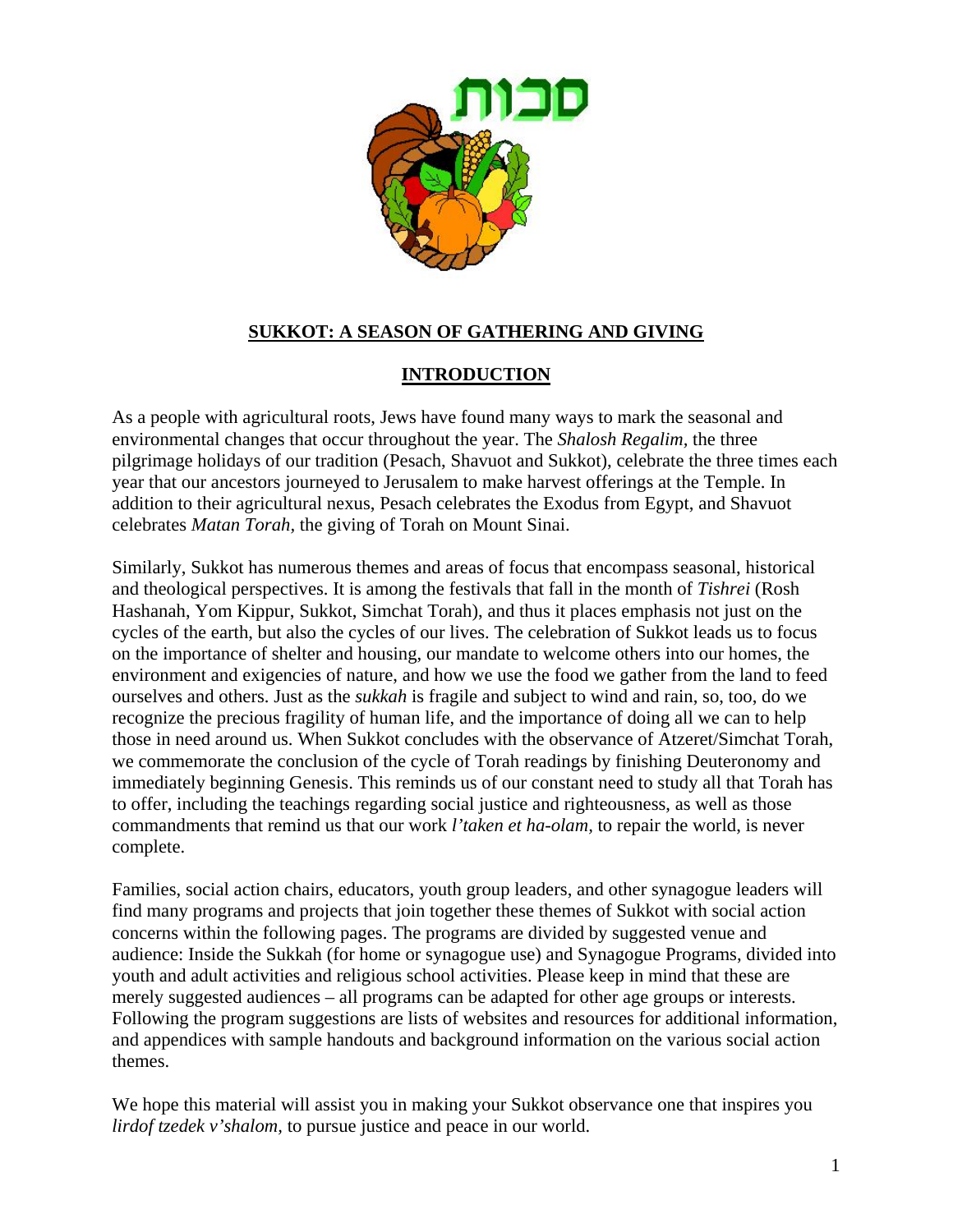# **CONTENTS**

| 9 |
|---|
|   |
|   |
|   |
|   |
|   |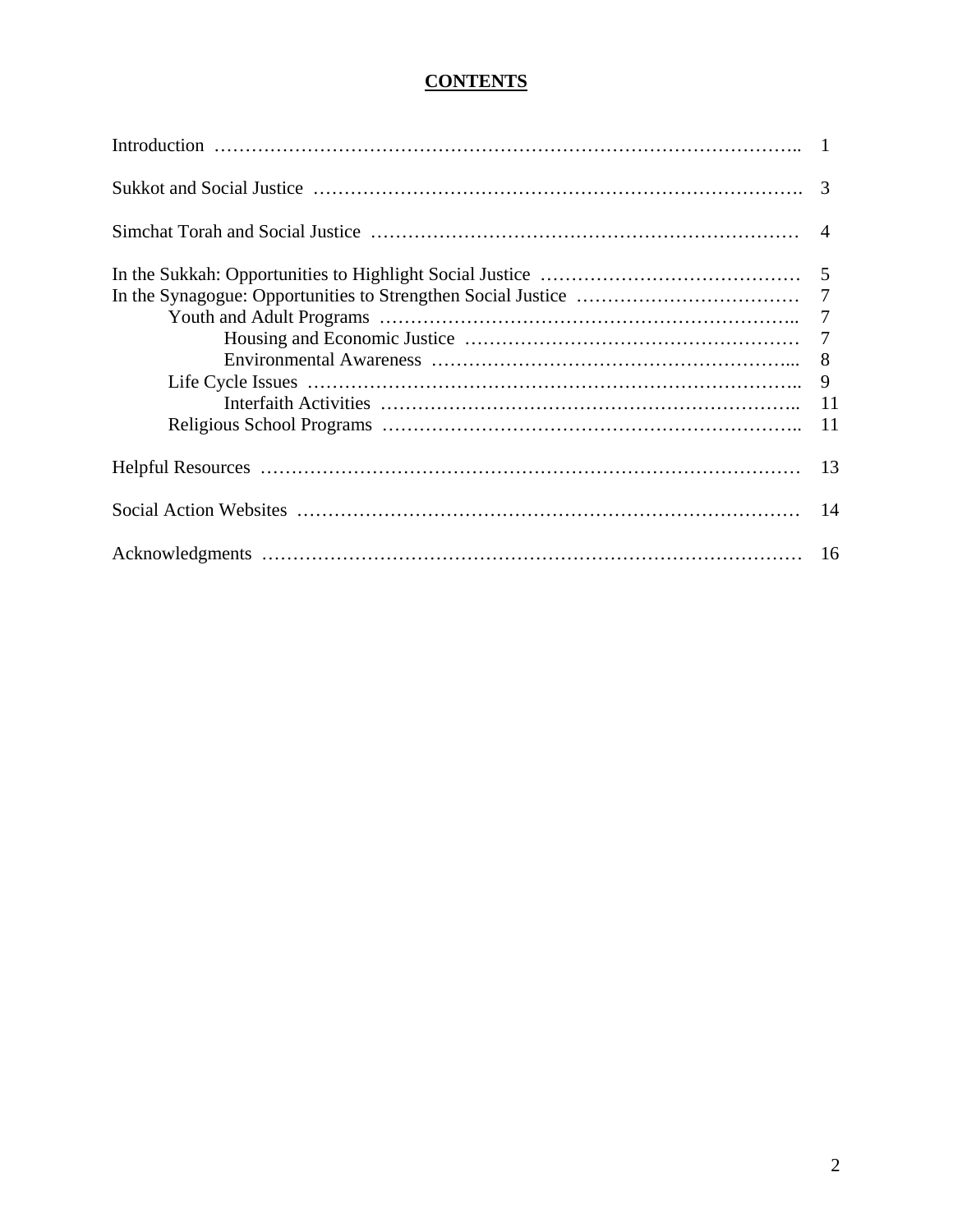#### **SUKKOT AND SOCIAL JUSTICE**

#### **Economic Justice**

*"When a person eats and drinks in celebration of a festival, he is obligated to feed converts, orphans, widows, and others who are destitute and poor. In contrast, a person who locks the gates of his courtyard and eats and drinks with his children and his wife, without feeding the poor and the embittered, is not indulging in rejoicing associated with a mitzvah, but rather the rejoicing of his gut…This rejoicing is a disgrace…" (Maimonides, Mishneh Torah, Hilchot Sh'vitat Yom Tov 6:18)* 

One of Sukkot's names is *Z'man Simchateinu,* the Time of Rejoicing. While we are commanded to rejoice abundantly at this time of year, we also must assist others who are financially incapable of rejoicing. According to Maimonides, proper observance of Sukkot requires that we feed those around us who are in need. **Hunger and poverty** were facts of life in Maimonides' time and unfortunately continue to be major concerns in our time. Thus, the scholar reminds us to be particularly attentive to the needs of others even in the midst of our celebration.

#### **Housing Issues**

*"You shall dwell in sukkot for seven days, every person in Israel will dwell in sukkot. In order that your generations will know that I made the children of Israel dwell in Sukkot when I took them out of Egypt, I am the Lord your God." (Lev. 23:42-43)* 

The observance of Sukkot offers many opportunities to consider a variety of social action themes. We are commanded to live in temporary booths for seven days, to remind us of the time when our wandering ancestors had to dwell in sukkot following the exodus from Egypt. This naturally draws to mind those who are **homeless**, or who must live in temporary housing all year round, unable to procure a permanent home of their own. We have the privilege of returning to our homes following the seven days, but there are many who have no homes to which they can return.

#### **Welcoming the Stranger**

 $\overline{a}$ 

*"When the people of Israel leave their homes and enter the sukkah for the sake of God's name, they merit to welcome the Divine Presence there, and all the seven shepherds descend from Gan Eden and come to the sukkah as their guests." (Zohar, Emor 103a)* 

The Zohar teaches us that the sukkah contains such an intense concentration of spiritual energy that it becomes a worldly paradise, providing a holy space for the indwelling of our ancestors<sup>1</sup> The seven exalted guests (*ushpizin),* who were traditionally invited into our sukkot, were: Abraham, Isaac, Jacob, Joseph, Moses, Aaron, and David. Today, we also invite into our sukkot seven female leaders of Israel: Sarah, Rebecca, Leah, Rachel, Miriam, Deborah, and Esther. As we invite these traditional, spiritual guests, we are reminded of the importance of inviting others into our sukkot. The mitzvah of *hachnasat orchim,* the **welcoming of guests**, extends to all those

<sup>&</sup>lt;sup>1</sup> Further information available at http://www.socialaction.com/10-2000/ushpizin\_sara.phtml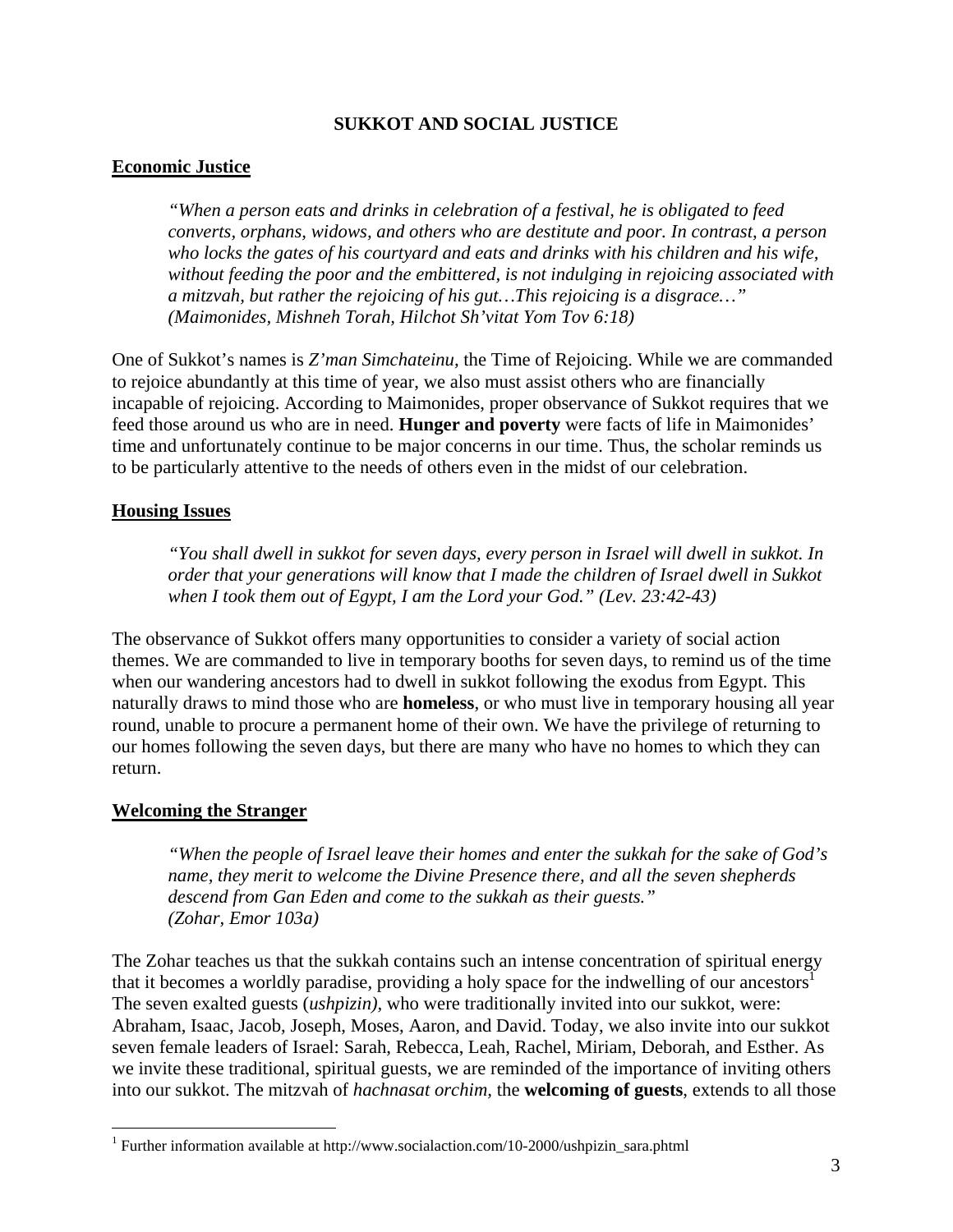groups, friends and strangers, who we invite to share the bounty of our sukkah. Symbolically, we might invite all those who inspire us to strive for holiness; practically, we might invite all those in need to partake of our hospitality.

### **Environmental Concerns**

*"You shall indeed go out in joy and be led forth in peace. Before you mountains and hills shall shout aloud; and all the trees of the field shall clap their hands. Instead of the briar, a cypress shall arise; instead of a thorny nettle, a myrtle shall arise. These shall stand as a testimony to the Eternal, as an everlasting sign that shall not perish." (Isaiah 55:12- 13)*

The seven days we spend in the sukkah allow us to interact with the **environment** around us in a way that our permanent homes do not. Eating and sleeping in sukkot force us to feel the wind, breathe the outside air, and gaze at the sun, moon, and stars. As we encounter the natural world during this season, Sukkot inspires us to address current issues that affect the environment on a daily basis.

# **Life Cycle**

*"One generation goes, another comes. But the earth remains the same forever." (Ecclesiastes 1:4)* 

Ecclesiastes is the principal text often associated with Sukkot. One of its primary themes is the cycle and continuation of life. It reminds us that "a season is set for everything, a time for every experience under heaven" (Ecclesiastes 3:1). The text, noting the vanity, struggle, and challenges that face humanity at different life stages, turns our attention towards matters that relate to **age and the life-cycle**. This awareness can motivate us to advocacy on issues facing older adults, children's issues and age discrimination.

### **SIMCHAT TORAH AND SOCIAL JUSTICE**

Simchat Torah ("Celebration of the Torah") celebrates the conclusion of our cycle of Torah reading, completing the final verses of Deuteronomy and immediately beginning the first book, Genesis. The cycle of our Torah readings reminds us of the cycles of nature – as we roll the scrolls, the seasons change, and we with them.

### **Environmental Concerns**

*"After creating the first human beings, God led them around the Garden of Eden and said: 'Look at My works! See how beautiful they are, how excellent! For your sake, I created them all. See to it that you do not spoil or destroy My world – for if you do, there will be no one to repair it after you.'" (Midrash Ecclesiastes Rabbah 7:13)* 

Simchat Torah is a perfect time to couple our love for Torah with our concerns for the environment. As we begin anew the readings of Genesis, we are reminded of our obligations as caretakers of God's creation. From this point in the Jewish calendar year, we begin to recite the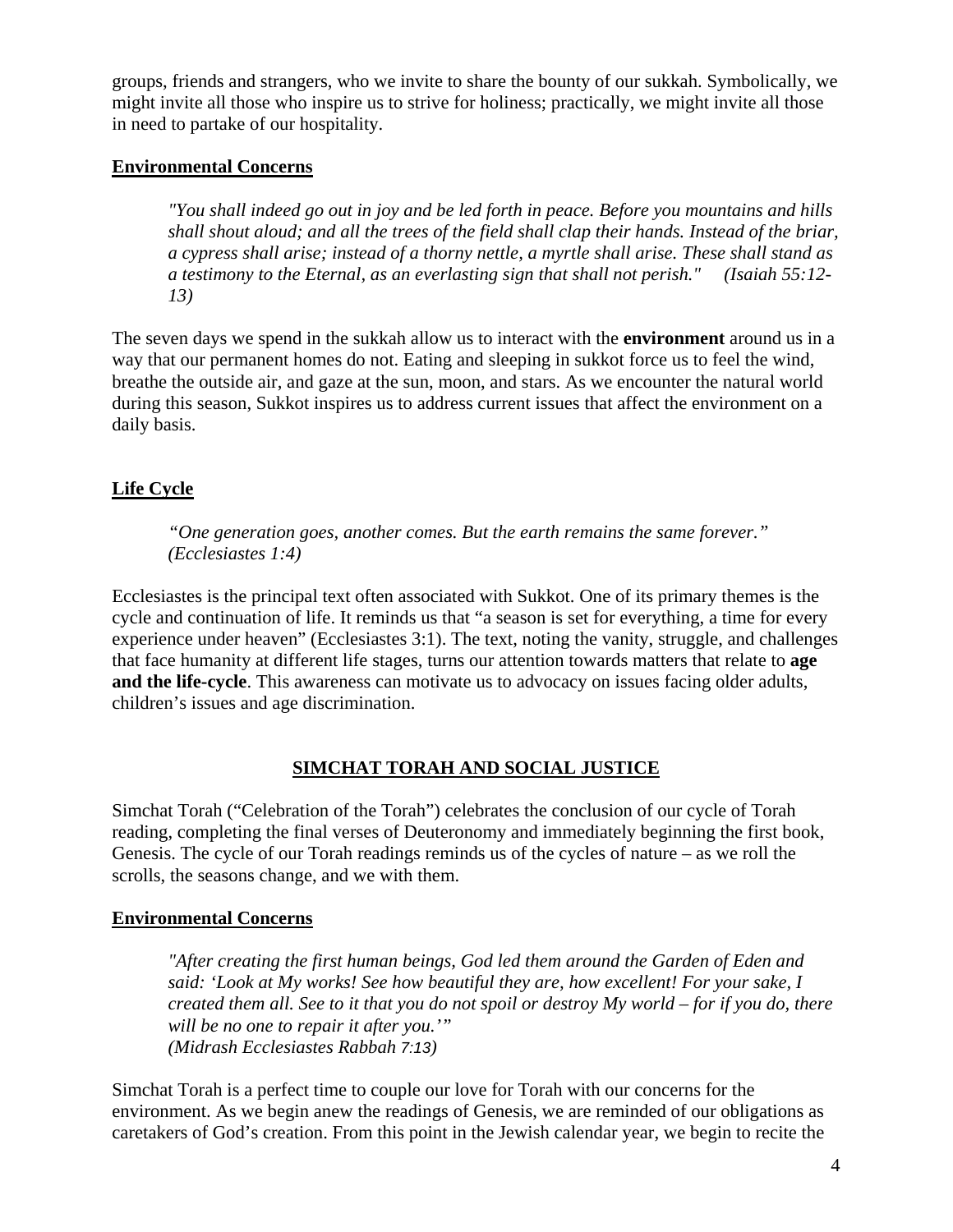blessing for rain during our prayer service, reflecting the agricultural seasons of the Land of Israel and our reliance on the natural world for our sustenance and well-being. Together with Sukkot, Simhat Torah serves as a reminder of our connection to, and reliance upon, the natural world around us

# **Life cycle**

The cycle of Torah readings, moving from end to beginning, mirrors the cycle of life. We read the last lines of Torah with sadness as we learn that Moses' life is coming to an end. We imagine the feelings he must have experienced, knowing that he would never reach the Promised Land, reflecting on his lifetime of struggle and regrets as well as achievements. Today's seniors face physical challenges and limitations, confronting discrimination and prejudice just at the time they should be venerated for their wisdom and accomplishments. Our elders require our sensitivity and support, and advocacy on public policy matters that could help improve their lives.

And yet, despite the bittersweet conclusion of one part of the journey, without pause, the cycle is renewed and we start the process all over again. We march and dance with the Torah scrolls around and around, celebrating our community's ongoing commitment to study and love of the Torah. Turning our thoughts to our youngest students during Consecration ceremonies, we witness with joy the birth of Jewish learning. We know our precious children have needs and concerns that we must address to make sure they remain safe and hopeful. The teachings contained within the Torah have lessons for us at all stages of the lifecycle.

# **IN THE SUKKAH: OPPORTUNITIES TO HIGHLIGHT SOCIAL JUSTICE**

**The Ushpizin: <sup>2</sup>** Tradition encourages us to welcome seven holy guests into our sukkot, one for each night of the week. In a modern variation to this custom, each night can be connected to a related social action theme. Some examples might be:

First Night: On the first night we welcome Abraham and Sarah, the primary exemplars of hospitality and welcoming. They teach us *Hesed*, lovingkindness. Whom do we invite into our homes? What are other groups that we might welcome more warmly into our lives, homes, or communities?

Second Night: On this night, we welcome Isaac and Rebecca, who teach us *Gevurah,*  strength. Isaac is an exemplar of powerlessness – one who was passive and had no will of his own. On the other hand, Rebecca, by causing Jacob to take his brother's birthright, is an exemplar of proactivity, taking control over the future of her people. When might it be best to sit back and subdue ourselves, and when is it important to take action for what we believe in? What are examples of actions that we can be taking in order to ensure a better future for humankind?

Third Night: Tonight, we welcome Jacob and Rachel. Jacob fell in love with Rachel because of her beauty, rejecting her sister, Leah, who had "weak eyes." What role does physical appearance play in our lives? How can we embrace diverse beauty concepts that recognize the value in various cultures and backgrounds? In what ways do we

<sup>&</sup>lt;sup>2</sup> Idea based on "Ushpizin: Invoking the Lives and Teachings of our Biblical Ancestors," by Rabbi Sara Paasche-Orlow, found at www.socialaction.com.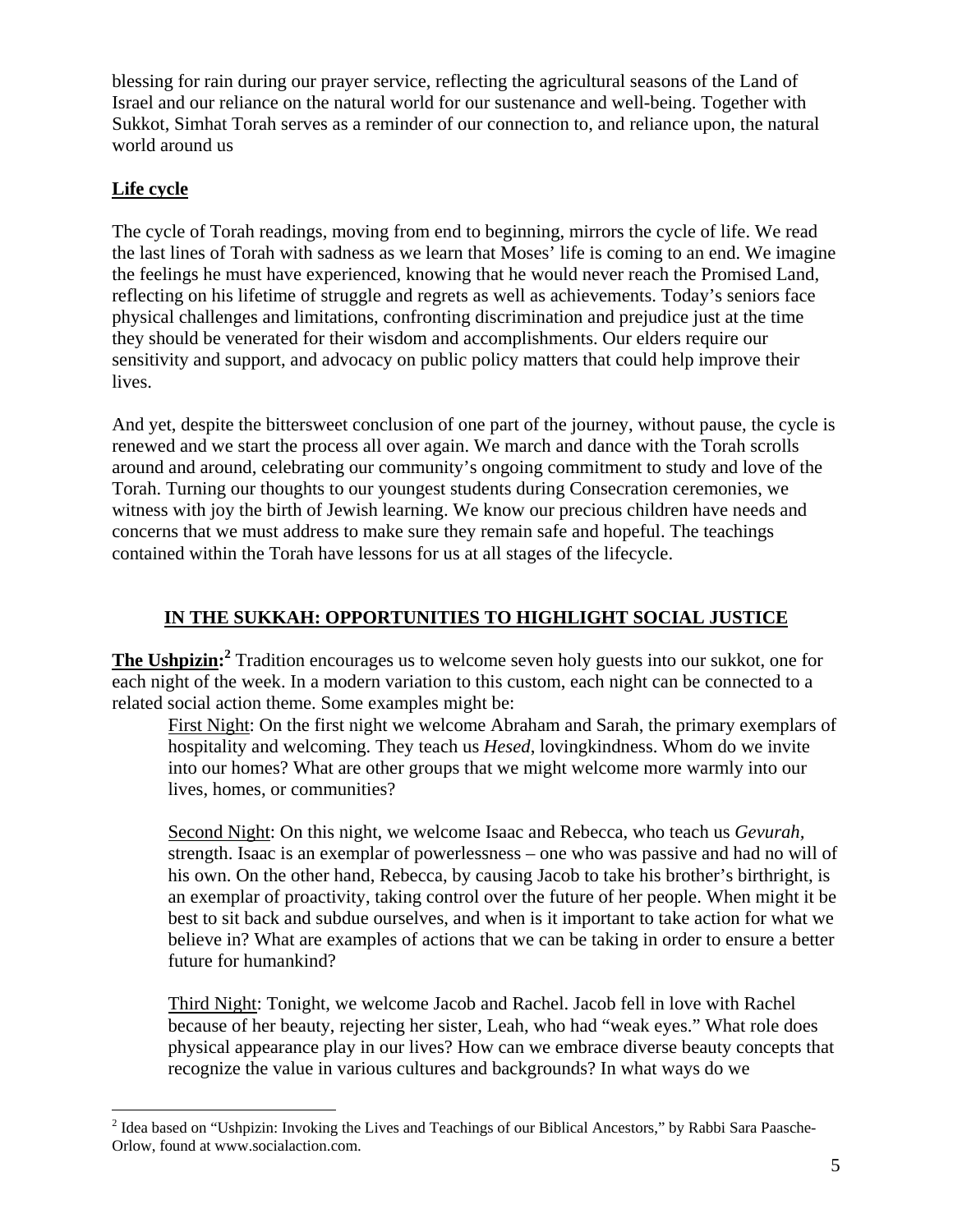discriminate on the basis of physical characteristics and abilities? How can we ensure justice and equality for all, regardless of appearance?

Fourth Night: On the fourth night, we welcome Yocheved and her son, Moses. Yocheved ensured the survival of the Jewish people by defying the ruling power and saving Moses. Moses' acts of leadership resulted in our freedom from slavery. They encourage us to remember the importance of standing up for what is right and taking action to bring about justice for ourselves and others. Today, are there others who are still struggling for their freedom? What is our responsibility to those people?<sup>3</sup>

Fifth Night: On this night, we welcome Miriam and her brother, Aaron. Miriam and Aaron are known for their words: Miriam led the women in song at the shore of the sea, and was also punished for spreading gossip about her sister-in-law. Aaron was Moses' spokesperson, standing up to Pharaoh and helping the Israelites find freedom. How do we use our speech – to hurt or demean others, or to make the world a better place? How can we use communication to create change? What are some specific ways we can raise our voices to speak out for social justice?

Sixth Night: Tonight we welcome Joseph and his Egyptian wife, Osnat. After suffering injustice and servitude, Joseph became quite powerful in the land of Egypt. Both Joseph and Osnat are symbols of wealth, power, and abundance. The Israelites found refuge in Egypt as they fled famine; so too, many now come to America to find a better life. How might this analogy affect our perception of America's role in the world? What should our sense of responsibility and action be in light of our overall wealth and power?

Seventh Night: On the last night of Sukkot, we welcome David and his wife, Michal. Although he is remembered as a great leader, as king, David shed much blood and abused the power of his office for personal gain. Today as well, world leaders have the capacity to make war or peace, to use their authority to help others or to achieve personal profit. Do our leaders use their power wisely? If not, what is our responsibility to make sure that they do?

**Sukkot guests and honorees:** Sukkot is an excellent opportunity to honor those who provide produce and healthy food throughout the rest of the year. Invite a local farmer or farm worker to your home or congregational sukkah, and allow him/her to speak about the challenges of growing healthy food in the local ecosystem. A farm worker might be asked to speak about the difficulties working around pesticides and the dangers of poor working conditions. Other sukkot guests might be invited to receive honors for their justice work in the community.

**Recycled Sukkah:** Use as many recycled materials as possible in the building of your sukkah. The Northwest Jewish Environmental Project<sup>4</sup> (Portland, OR) launched a campaign in 2003 to encourage its members to use recycled materials in the construction of their sukkot. This project can promote an appreciation of the importance of buying and using environmentally sustainable products.

<sup>1</sup>  $3$  NFTY members may want to pay special attention to the theme of slavery, as part of NFTY's chosen social action theme for the 2004-2005 program year. Additional information can be found on the NFTY website at: www.nfty.org/resources. 4

 $\frac{4}{1}$  For more information go to www.nwjep.org.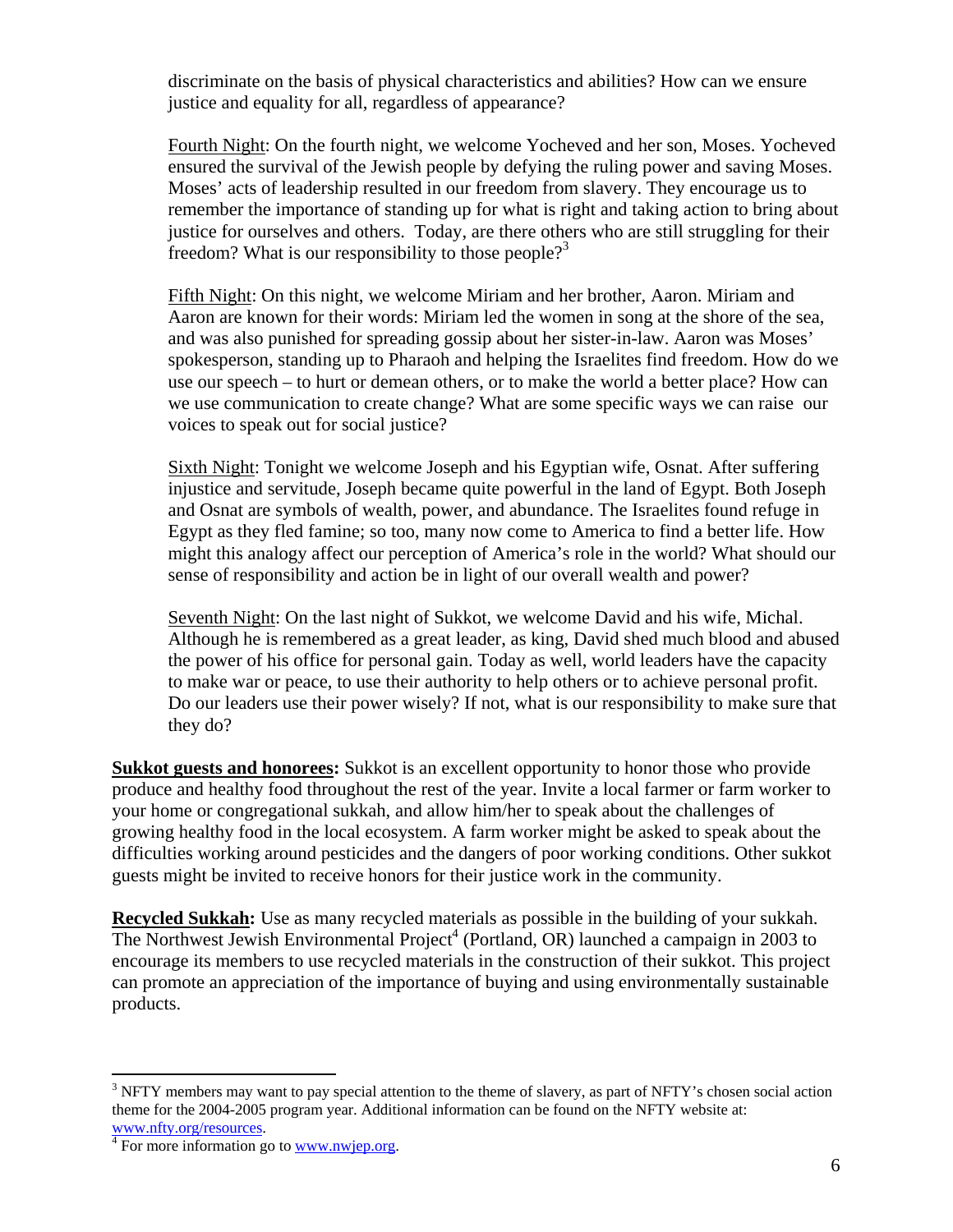### **IN THE SYNAGOGUE: OPPORTUNITIES TO STRENGTHEN SOCIAL JUSTICE**

### YOUTH AND ADULT PROGRAMS

#### **Housing & Economic Justice**

**Beit Tikvah: House of Hope:** As Sukkot reminds us of the importance of permanent housing, use the holiday season as motivation to begin a building project for a family in need. For many years, Congregation B'nai Israel (Bridgeport, CT) was involved with the local chapter of Habitat for Humanity, supporting existing work crews and making financial donations. In the summer of 1997, members of the congregation decided that it was time for B'nai Israel to sponsor and build a house on its own. Funds for the house were raised over a six-month period, with every element of the synagogue family participating. In the end, over 750 congregants contributed more than \$60,000. Groundbreaking for the house took place in May 1998, and the house was named Beit Tikvah, House of Hope. Work crews overflowed with volunteers, including many who had never been to Bridgeport's inner city. Nursery school children and seniors made lunches for the workers, and members of the other Reform synagogue in the area joined in the work. More than 300 people participated in the construction. The family that now lives in Beit Tikvah has developed a close bond with the congregation. For a detailed program guide with instructions for creating a home-building project like this, advocacy topics, Jewish text materials, and background information on the housing crisis, go to http://www.rac.org/pubs/poverty.html.

**Autumn Warm-Up Clothing Drive:** Sukkot often signals the end of summer and the beginning of the cooler seasons. A clothing drive held as the weather gets colder is a simple yet very important mitzvah. Bring new and slightly-used coats, gloves, hats, mittens, wool socks, etc. to your temple anytime during the week of Sukkot. Adult, child, and toddler sizes are often in need. By doing your share, you can make the winter months warmer for someone in need. Contact local shelters to see where your donation will be most needed.

**Congregational Shelter:** Sukkot is an excellent time to consider starting a shelter program. Congregation Rodeph Shalom (New York, NY) created its Shelter for Homeless Men in response to an appeal from former Mayor Edward Koch. The shelter opened in March 1983, and serves eight homeless men during New York's most bitter months, from October through May. The program has assistance and guidance from the Partnership for the Homeless and the City's Human Resources Administration. Administered entirely by lay leadership, over 200 congregants volunteer at the shelter program, including senior citizens and young children from the religious school. Most of the guests are from minority groups, but a number of Jewish men have been referred to the congregation. In addition to the direct benefit of serving those in need of shelter, the program has created an interest in longer-term solutions to homelessness. The synagogue helped create Beyond Shelter, a group of synagogues and other religious institutions working to promote permanent, affordable housing for the homeless. Many Reform congregations participate in the Interfaith Hospitality Network, hosting shelter guests for a week at a time. For more information about these projects, see the congregational features in the Fain Award program guides from 2001 and 2003 at www.rac.org/pubs/fain03.pdf and www.rac.org/social/fain01.html.

**Sukkah Sleep-In:** Traditionally, we are commanded to sleep in the sukkah all seven nights of the holiday. Although many no longer have an opportunity to do so, our congregations can hold a one-night "Sleep-In" for youth or adults to increase awareness and understanding of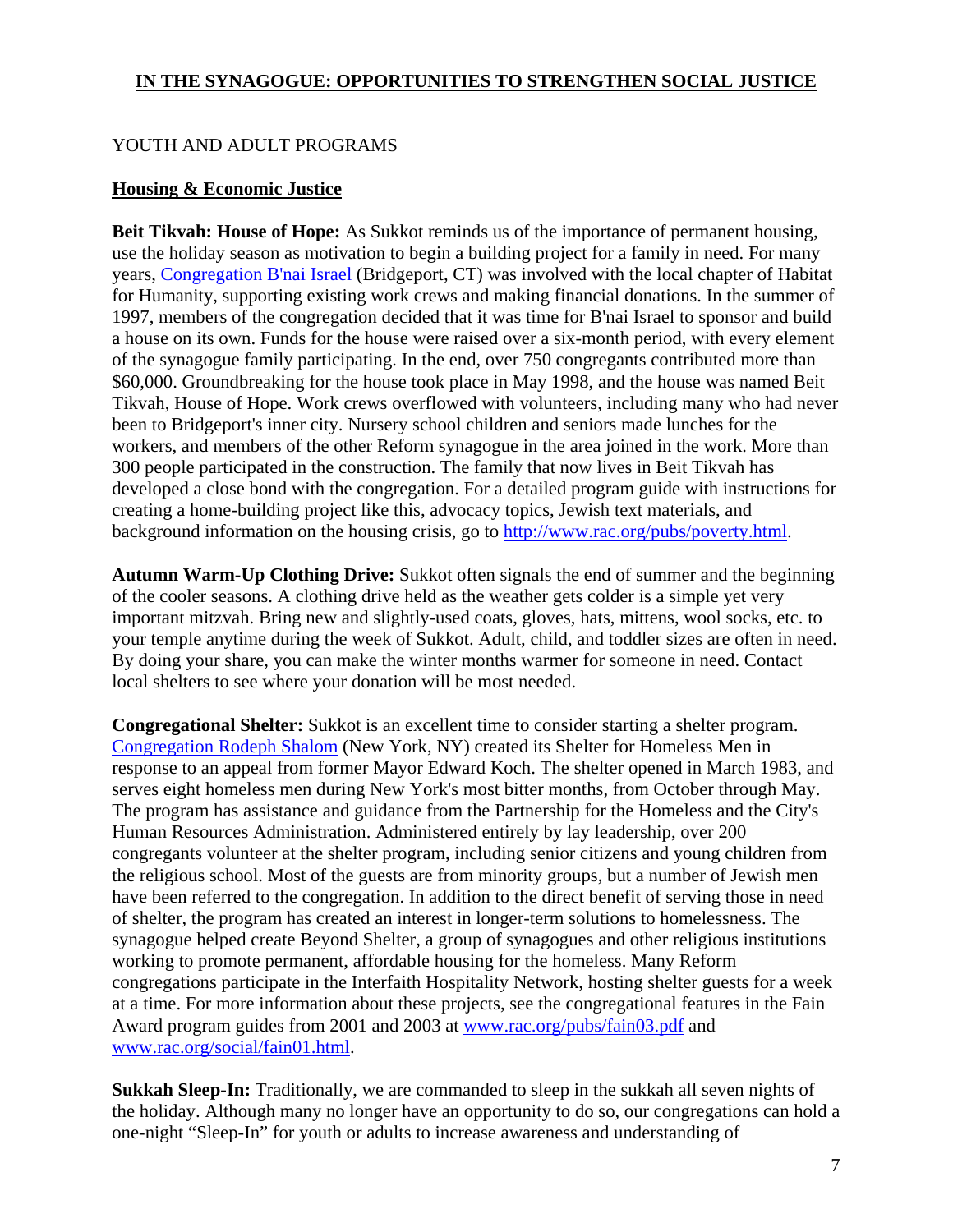homelessness and housing concerns. Activities can include sandwich-making, text study, discussion, letter writing, and more. The evening concludes by all attendees sleeping outside in the sukkah.

**Sukkot Sock Hop:** Your congregation can combine a fun Sukkot social event with important social action goals. The social action committee of Temple Beth El (Flint, MI) sponsored a "sock hop" dance with the admission fee of one package of new socks, T-shirts, or underpants. All items were collected at the dance and donated to the needy.

**Affordable Housing:** The URJ Department of Religious Living has created a useful text study on the issue of affordable housing as it relates to Sukkot, which can be utilized to encourage discussion, as well as motivate activities to address this important issue. The complete program, including necessary texts, is available at http://urj.org/holidays/hhd03.pdf.

**Living Wages and Shelter:** The Progressive Jewish Alliance in Santa Monica, CA, held a Sukkot event to teach about living wages, the importance of permanent shelter, and the connections to the holiday. Their goal was to promote better wages for hotel and other tourismindustry workers employed near the Santa Monica beachfront. The event included speeches by a rabbi, a hotel worker, and a Jeopardy-style game on living-wage issues. Such living wages campaigns are taking place all over the country.

**Ushpizin Chair Project:** Invite all those artistically inclined in the synagogue to decorate chairs in honor of the *ushpizin* guests symbolically invited into the sukkah. The project can take place from the end of Yom Kippur through the end of Sukkot. Encourage participants to include meaningful texts or quotations on the chairs and use different materials, paints, or techniques. At the end of the project, hold a fundraising auction of the chairs, with proceeds going to a homeless shelter, a food pantry, or a local environmental group. This idea is based on a project created by Congregation Shomrei Torah (Santa Rosa, CA).

### **Environmental Awareness**

**Decorate and Donate:** Hold a synagogue-wide event celebrating Sukkot while encouraging awareness of the needs of local farmers. At Temple B'nai Israel (Kalamazoo, MI) a service is held on Shabbat afternoon in the sukkah, which includes decorating and celebrating. Then the congregation joins in a potluck dinner and havdalah service. Congregants are encouraged to support local farmers by using locally grown produce for their potluck dishes. Additionally, the attendees are requested to bring a bag of apples, which can also be locally grown or picked, to be collected and donated to those in need through a local organization.

*Bereshit –* **Up Close and Personal:** Hold a retreat in connection to Sukkot and/or Simchat Torah focusing on the environmental themes of the holidays and *Parashat Bereshit,* the creation of the world. The New Jersey – West Hudson Valley Regional Council held a Shabbat retreat themed, "Confronting Creation," in the midst of the Hackensack Meadowlands. The day-long workshop was devoted to learning about the Meadowlands – an endangered wetlands adjacent to the New York metropolitan area – and about the efforts which had been expended to save it from the threat of extinction. The day involved an outdoor service which included an environmentalthemed *d'var Torah*, and an eco-cruise tour of the Meadowlands aboard a specially-rigged pontoon boat. This enabled the participants to view the wildlife and plant life of the area – much of it a direct result of preservation efforts by local environmental groups. They learned that, not too long ago, the Meadowlands had been regarded as a dumping ground for construction debris,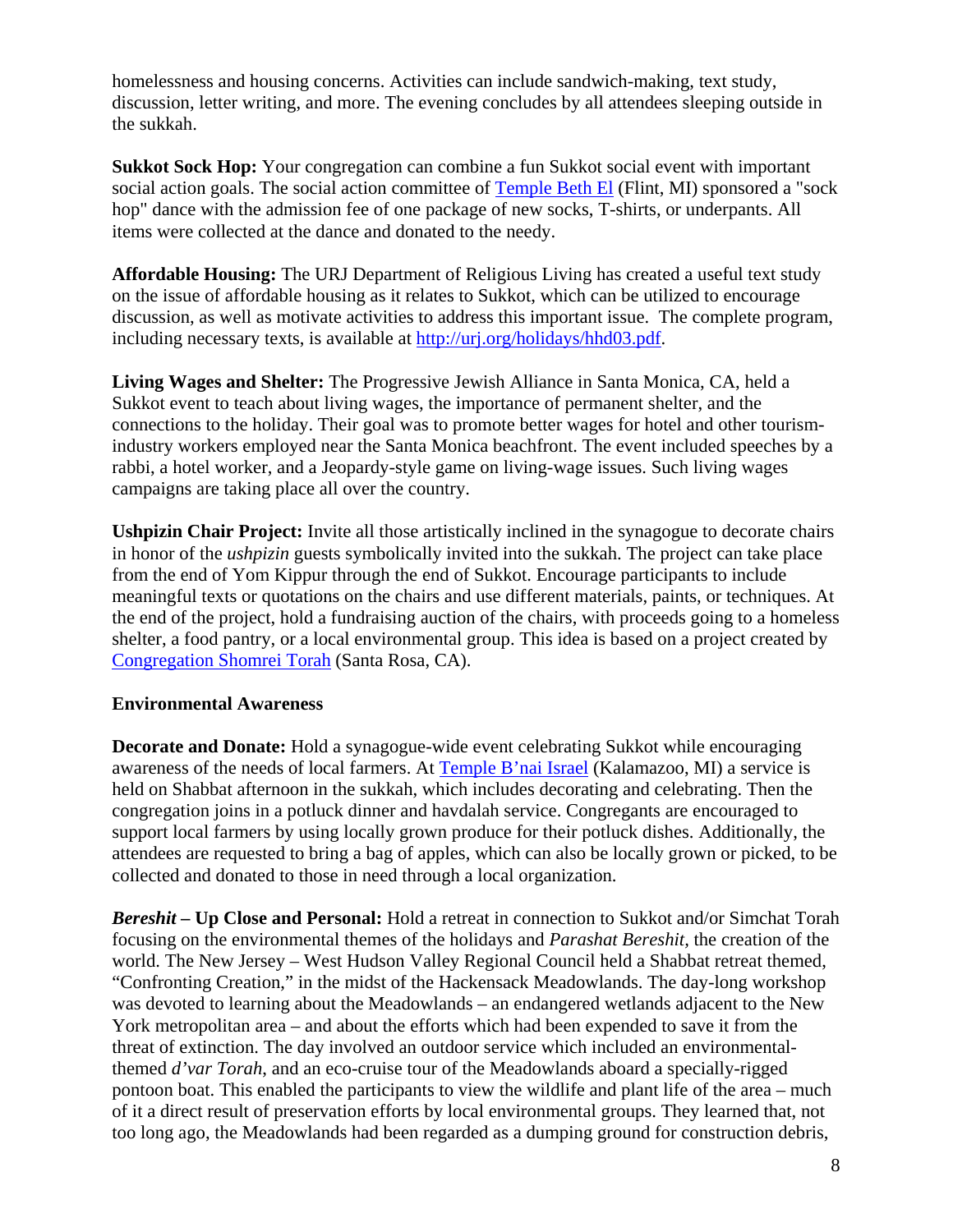garbage, and toxic manufacturing by-products. Following the cruise, the group learned about sacred teachings, the environment and the importance of advocacy on behalf of environment preservation.

**Sukkot Gleaning Project:** Glean local crops in order to donate them to the hungry and impoverished. Judea Reform Congregation (Durham, North Carolina) runs a yearly Sukkot gleaning project for synagogue families in which they gather sweet potatoes on a local farm to be donated to the hungry all over the country. They worked in conjunction with The Society of St. Andrew,<sup>5</sup> which provides a roster of farms that allow such gleaning projects. In 2003, Judea Reform gleaned over 6000 sweet potatoes.

**Greening the Synagogue:** Sukkot can inspire your congregation to maintain environmentally sound and healthy procedures in the operation of the temple building. Begin an initiative to evaluate current procedures to determine where changes can be made to save energy and use ecologically friendly products throughout the building. Outside, reduce or eliminate the use of pesticides or other dangerous chemicals on synagogue property. Explore ways to reduce energy use in the building by changing light bulbs, improving window treatments and other means. Encourage members to do the same at home. The URJ has prepared some helpful tips and suggestions that can be found on their website http://urj.org/small/greening.html.

**Environmental Mitzvah Week:** Create special environmental programming throughout the entire week of Sukkot for all ages. Religious school students and youth groups can plant gardens on synagogue property to beautify the grounds and grow fruits and vegetables for use in future sukkot. Puppets can be made out of recycled materials to donate to a local shelter or hospital. Youth can clean parks or volunteer at a local animal shelter. Adults can assist in cleaning local zoos, planting scent-gardens for the blind, distribute informational ecology brochures around town, and more. Post signs around the temple with environmental messages, such as a message about water conservation near the drinking fountain or about energy use by the light switches.

**Create a "***Teva***" Committee:** Social Action Committees can create a sub-group called a "*Teva*" (nature) committee. Temple Emek Shalom in Ashland, OR created one such committee, which organizes creative programming all year round, particularly on holidays such as Sukkot, Passover, and Tu B'Shevat. The *Teva* Committee can assist the building of sukkot on synagogue property, as well as at members' homes. A special hike aimed at appreciating local ecology and nature can be organized. Contact COEJL, the Coalition on the Environment and Jewish Life, for more information on starting a *Teva* committee (www.coejl.org).

**Solar Power:** If your congregation has been hoping to switch to solar power, Sukkot is an excellent time to dedicate your new energy-efficient system. Congregation Shir Hadash (Los Gatos, CA) taught environmental consciousness, related to the holiday's themes of harvesting and nature, by beginning to use a new solar-power system during the Sukkot season.

# **Life Cycle Issues**

1

**Shared Care**: Sukkot can provide inspiration for beginning a year's worth of activities for the area's elderly. One such program is entitled "Shared Care," an interfaith effort to provide day care services and for the frail and elderly. It is co-sponsored by three congregations in Boca Raton, Temple Beth El, the First Presbyterian Church, and St. Joan of Arc Catholic Church, and

 $<sup>5</sup>$  For more information, contact the Society of St. Andrew at  $\underline{www.endhunger.org}$ .</sup>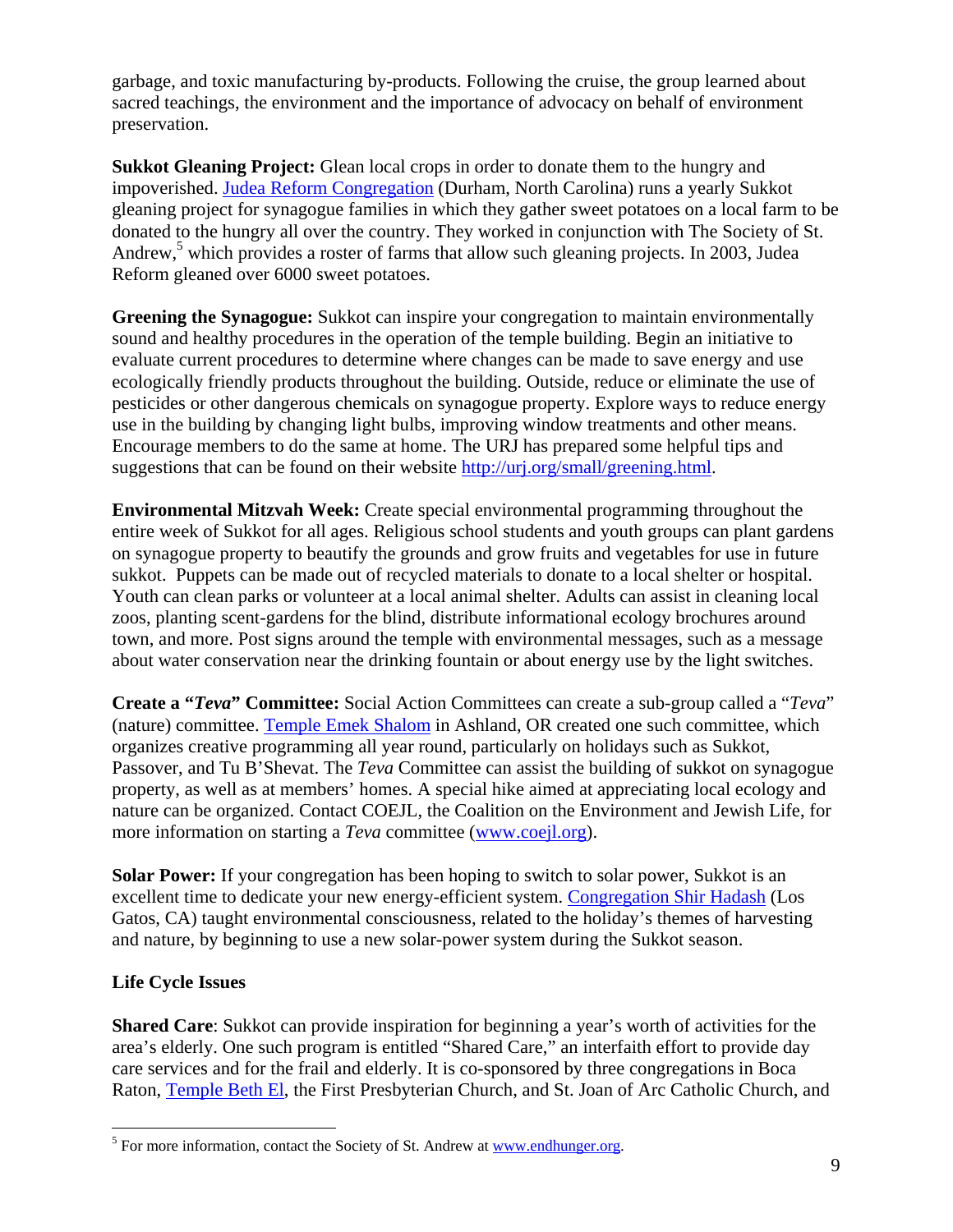is open to the community. Based at Temple Beth El, trained volunteers from all three sponsoring congregations run the program. Volunteers meet with doctors, nurses, psychiatrists, psychologists, and others, to assist the participants with a variety of ailments, including Parkinsons, Alzheimers, and other afflictions of old age. The 30 volunteers, representing all three sponsoring congregations, include retired nurses, art teachers, a doctor, a vocalist, and a physical education instructor. All are honored at year's end with a luncheon. Activities include discussions, music, arts and crafts, and chair exercises. Once a month, the program becomes intergenerational, with the children of the Temple Beth El nursery school joining the elderly participants for arts and crafts or chair exercise games. All holidays and festivals are celebrated, and it is not unusual during the winter holiday season to hear the Catholic children from St. Joan of Arc singing Christmas carols and the Temple Beth El children singing Chanukah songs.

**Phone Companions for Seniors:** Although Sukkot encourages us to welcome others into our homes, there are some who are homebound, and unable to visit due to lack of mobility. Use Sukkot as an opportunity to reach out to these members of our communities. On weekday mornings, senior volunteers from Temple Shalom (Succasunna, NJ) and the surrounding community meet at the synagogue and make reassurance phone calls to homebound elderly people. The calls help the elderly maintain their independence while giving them contact with the outside world. Calls take about two hours of the volunteer's time. Temple Shalom donates its facility to the program, which is coordinated by Volunteers For Morris County/R.S.V.P. The project is sponsored nationally by the Retired and Senior Volunteer Program, an office of the National Senior Service Corporation, 202/606-5000. Find out if your county has such an outreach program seeking new partners, and if not, begin a program at your congregation. For more information, you can contact Volunteers For Morris County/R.S.V.P. at 201/538-7947, Temple Shalom, or National Senior Service Corporation.

**Outreach to Seniors:** Plan a community-wide social action project for the community's elderly that not only involves members of all ages, but can also be continued throughout the year. Temple Shaaray Tefila's (New York, NY) ten-year-old Kesher Program is an outreach effort serving 120 Jewish seniors, but it also serves as a means to engage interested volunteers. Before Shabbat services, volunteers set up tables on which donated goods are set out. After services each person takes a shopping bag and moves down the rows of tables, packing the bags in assembly-line fashion. Holiday cards made by students from the religious school are tied onto the bags with ribbon. The bags are then delivered by volunteers to seniors in the neighborhood. Caring volunteers have established on-going personal relationships with the seniors, bringing to both seniors and volunteers alike a sense of helping and healing someone in a difficult world. The Kesher Program also runs a Caregivers Support Group for people caring for an aging or ill spouse or parent. There is also a bereavement group that meets monthly.

**Take a senior citizen to the polls**: During an election year, Sukkot is a good time to focus energy for 'get-out-the-vote' initiatives. There is a large constituency of homebound, sightimpaired, hearing-impaired and wheelchair-bound individuals who would gladly participate in the voting process if only it were made easier for them. By reaching out to seniors and disabled citizens and communicating through newsletters and announcements that their special needs will be attended to by trained volunteers, you can perform an important mitzvah. Special arrangements may include rides to the polling place, changing individuals' polling locations to those that are more accessible, arranging for senior residences to become polling places, and curbside registration and/or voting. For more information about such projects, see the Commission on Social Action's 2004 Get Out The Vote Guide at: http://www.rac.org/pubs/vote04.html.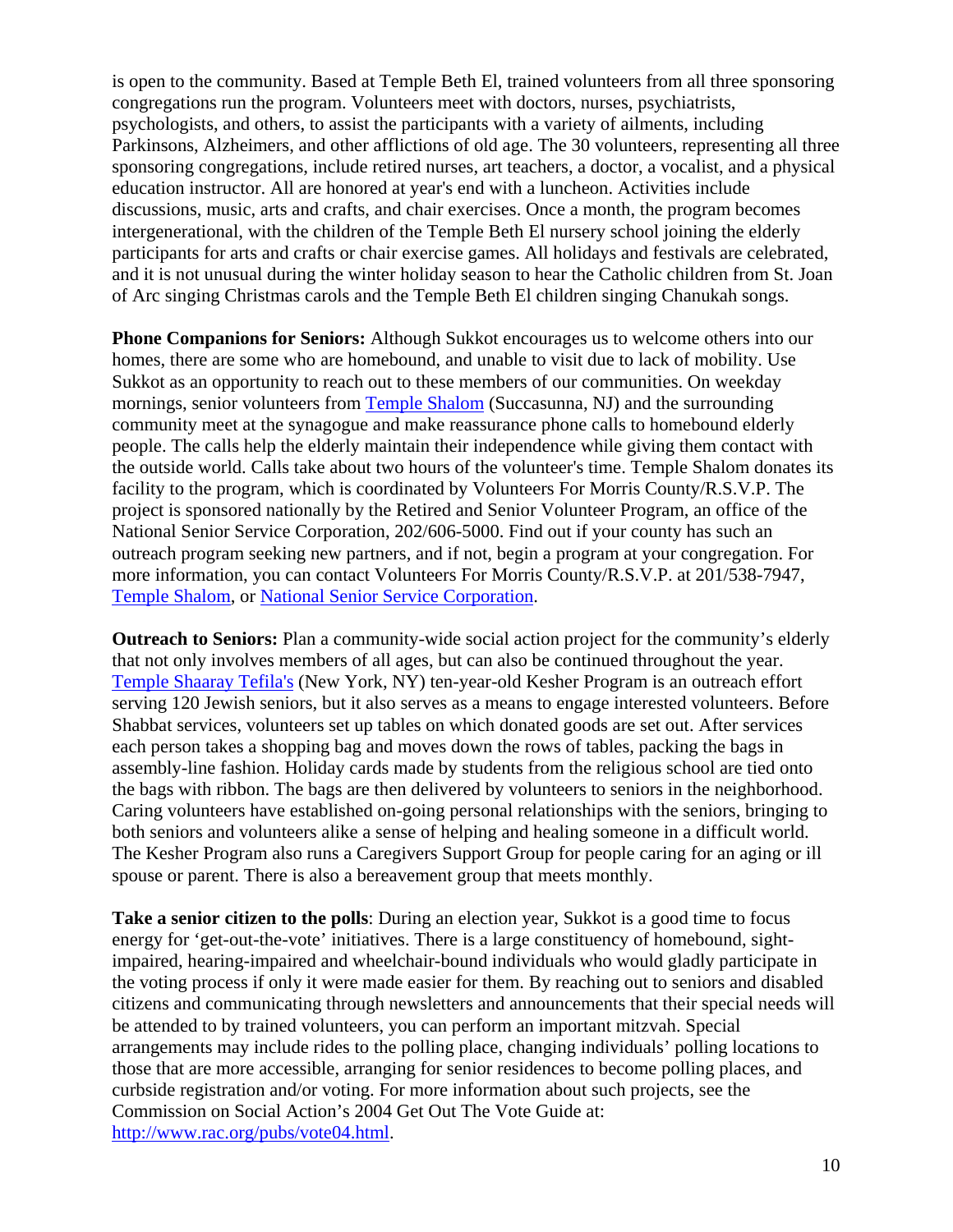### **Interfaith Activities**

**Sukkat Shalom, Sukkah of Peace:**<sup>6</sup> In the times of the Temple in Jerusalem, Jews sacrificed 70 bulls during the week of Sukkot to atone for sins, not just committed by themselves, but also for the Biblical "seventy nations" of the world. This tradition shows us the importance of praying and acting for the wellbeing of all nations, not just Israel. Sukkot is an excellent time to welcome representatives from the local Arab-American community to join us in our Sukkot to engage in dialogue, debate, and learning about the current situation in the Middle East. Words of peace and sharing between our two groups, particularly at a time of strife in the Middle East, can be most meaningful for all. Rabbis Gary M. Bretton-Granatoor and Andrea L. Weiss have published a book through the URJ Press entitled, Shalom/Salaam: A Resource for Jewish-Muslim Dialogue. The book contains articles and programs that can help initiate and facilitate interfaith dialogue in the community.

**Sukkah** *Sichah***: <sup>7</sup>** The word Sukkah sounds much like the Hebrew word for conversation, *sichah.* Sukkot can thus be an excellent opportunity for discussion about housing issues and homelessness. An evening program based on this idea can involve the following components:

- Invite interfaith groups to join you in the sukkah and discuss community-housing issues.
- Invite representatives from local housing agencies to speak and facilitate a discussion.
- Divide attendees into smaller groups to analyze their personal attitudes towards helping others, including the role that religious or ethnic background may play in their opinions.
- At the conclusion of dinner, announce a plan in conjunction with Habitat for Humanity or another local housing initiative to take place during the Sukkot week.

# RELIGIOUS SCHOOL PROGRAMS

**Stone Soup:** The URJ Department of Small Congregations created a wonderful family education program using the classic folktale entitled, "Stone Soup." The story revolves around a poor man who visits a village in which no one wants to welcome him, due to the terrible poverty. The visiting man decides to create a "stone soup" for the community. When they see him, they think that the soup will taste terrible, so they begin to slowly bring vegetables and seasonings from their homes to contribute. Throughout the day, the soup begins to smell delicious, and the townsfolk learn that, though they are each poor, they can work together to create enough food for everyone. This will teach the children about the importance of working to feed all those who are hungry in the world around us. The entire program is available at http://uahc.org/small/pdfdl/sukkot.pdf, or by contacting the Department of Synagogue Management at 212/ 650-4040.

**Breaking the Circle of Hate:** The Sukkot theme of "welcoming the stranger" encourages us to engage in multicultural and interfaith discussions. Programs that begin during the week of Sukkot can then be extended throughout the year. Temple Har Zion (Thornhill, Ontario) created

 6 Idea courtesy of an article entitled, "The Sukkah of Peace," by Rodger Kamenetz, found at

www.beliefnet.com/story/46/story\_4674.html.

<sup>&</sup>lt;sup>7</sup> Courtesy of www.hillel.org.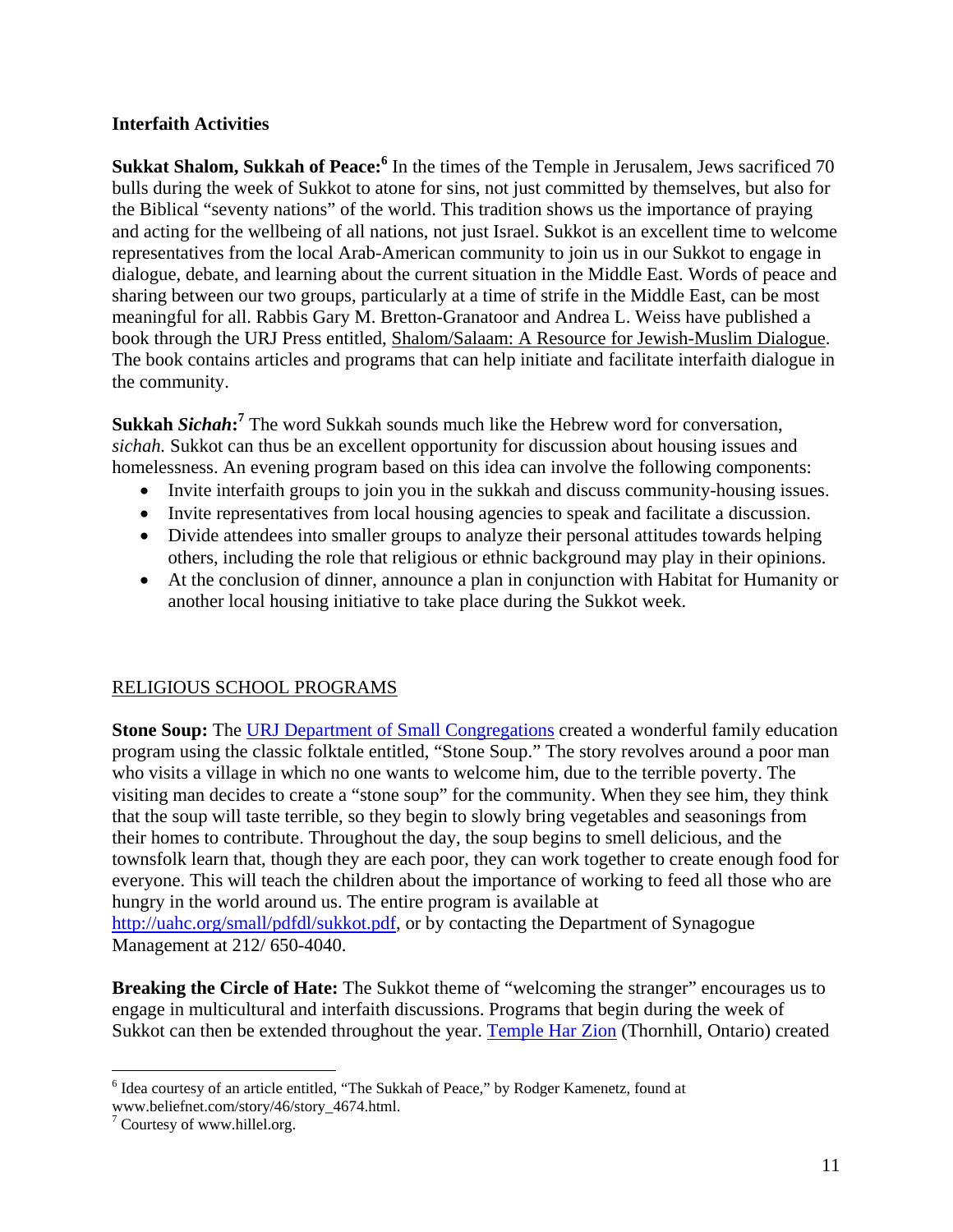a one-day event designed to sensitize the congregation's youth to anti-semitism and racism. The success of the program, in which over 120 people participated, was due in large part to the creation of several age-appropriate workshops. The senior youth group heard a lecture entitled "Anti-Semitism on Campus," the congregation's younger children learned to express their concerns artistically in a class called "Racism," and adult workshops focused on strategies to confront racism, neo-Nazism, and Holocaust revisionism. Following the one-day program, Temple Har Zion reached out to the community, creating numerous interfaith educational events and multicultural dialogues culminating in an interfaith retreat.

**Visit an Organic Farm:** In the days preceding Sukkot, organize a religious school trip to a local organic farm. The students can be taught about the importance of organic produce by explaining its healthier qualities and impact on the land and the environment. At the farm, students can gather natural *schach* and sukkah decorations, harvest fruits and vegetables for Sukkot meals, as well as collect produce to be donated to a local food bank. Invite the farmer to speak to the students regarding the challenges of growing healthy food and the dynamics of the local ecosystem.

**Planting Winter Grains:** Sukkot is a wonderful time to plant grains that can later be harvested during the Passover season. Temple Emanuel of the Merrimack Valley (Lowell, MA) sets aside a plot of soil on synagogue property to plant winter grains. As each religious school class visits the sukkah to wave the lulav and etrog, the students spread a handful of wheat, rye, or barley on the prepared soil, thus sowing the spring harvest. The progress of the growth is watched each Sunday until Passover. At the second Seder, held at the congregation, the attendees gather outside to harvest the first growing grains, tie them in a sheaf, and declare the start of the counting of the Omer. Thus, Sukkot and Passover are linked in their connection to the harvest.

**Adopt a Park:** As Sukkot inspires us to appreciate the natural world around us, we become more aware of our responsibility to keep nature beautiful and clean. Each religious school class can select or be assigned a local park, street, beach, lake, river, etc., and be responsible for cleaning up that particular area. The clean up can take place during religious school hours or at another specially designated day. The project can be started during the week of Sukkot and can be extended throughout the year.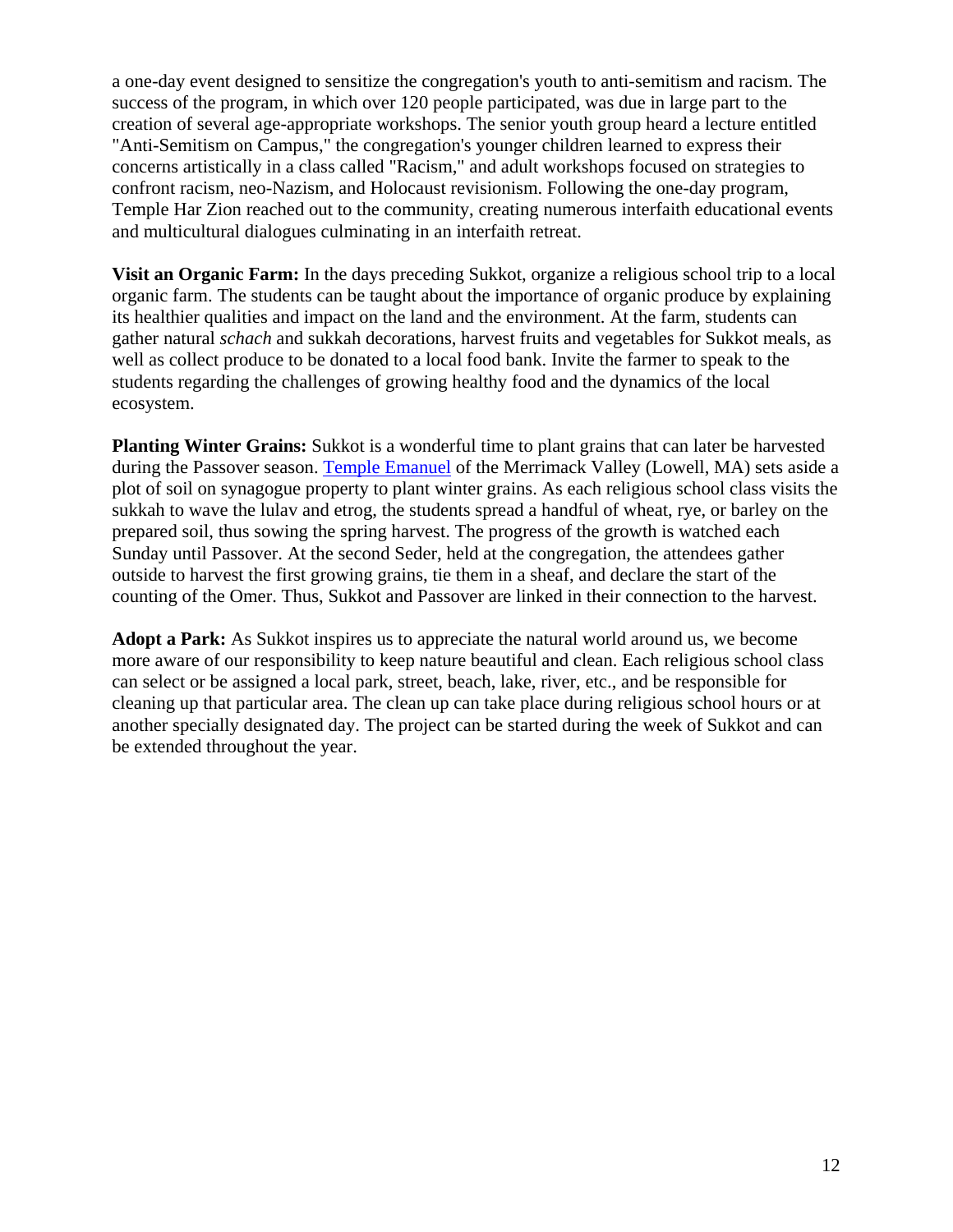### **HELPFUL RESOURCES**

- *A Garden of Choice Fruit: 200 Classic Jewish Quotes on Human Beings and the Environment.*  Wyncote, Pennsylvania: Shomrei Adamah, 1991.
- *54 Ways You Can Help the Homeless*. Rabbi Charles A. Kroloff. West Orange, NJ: Hugh Lauter Levin Associates, Inc. and Behrman House, Inc., 1993.
- *Judaism and Ecology: A Hadassah Study Guide in Cooperation with Shomrei Adamah, Keepers of the Earth.* New York: Hadassah, The Women's Zionist Organization of America, Inc. and Shomrei Adamah, 1993.

*Shalom/Salaam: A Resource for Jewish-Muslim Dialogue*. New York: UAHC Press, 1993.

*To Till and to Tend: A Guide to Jewish Environmental Study and Action.* New York: The Coalition on the Environment and Jewish Life.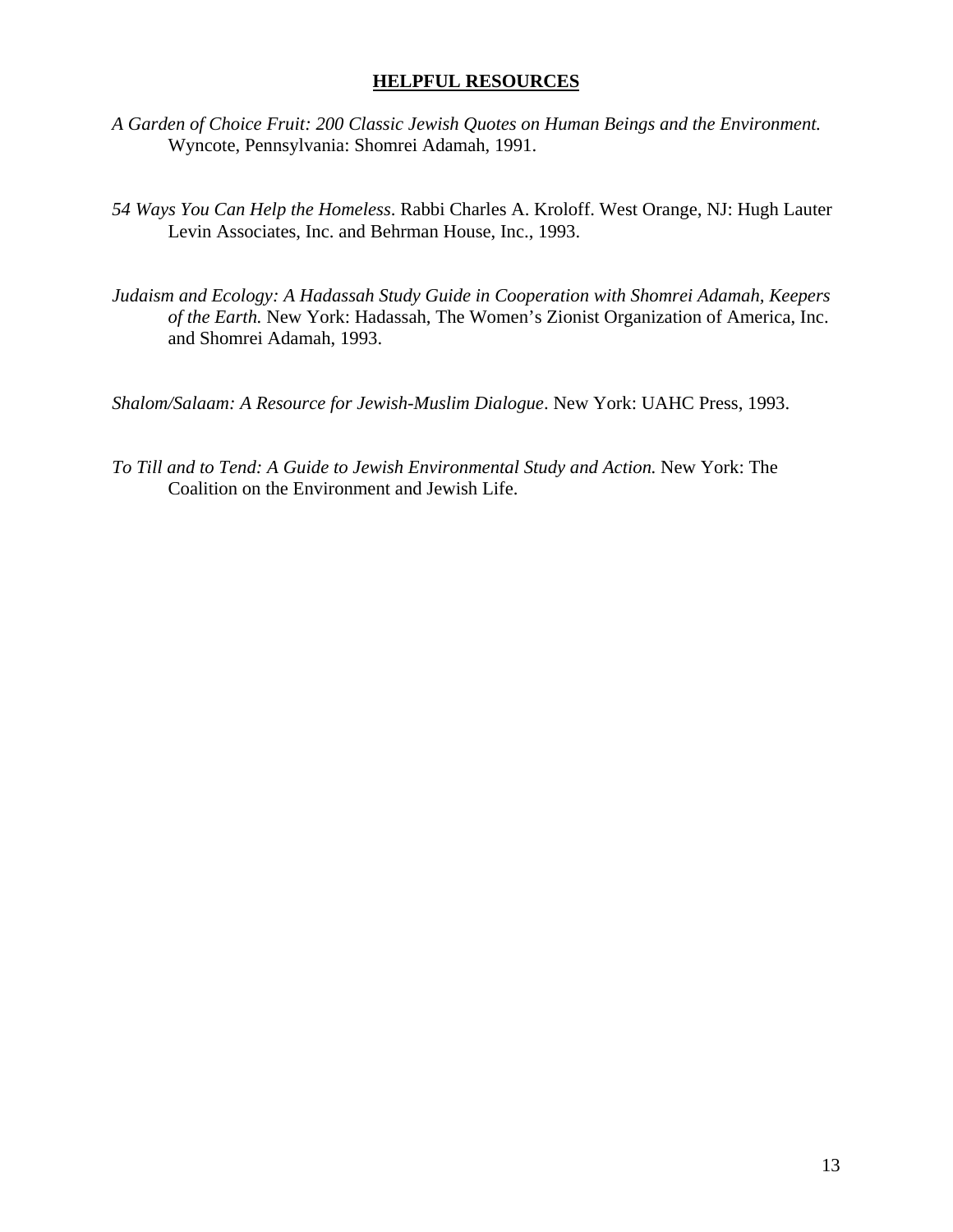#### **SOCIAL ACTION WEBSITES**

#### **Religious Action Center of Reform Judaism (www.rac.org)**

The official website of the Religious Action Center of Reform Judaism can be searched for resolutions, initiatives, and information on the social action themes of Passover. The social action program bank (www.rac.org/social/bank.html) contains many suggestions surrounding Sukkot themes and programming ideas.

#### **Union for Reform Judaism (www.urj.org)**

The Union's website contains a wide variety of resources on Jewish holidays, rituals and social action ideas. The Department of Worship, Music and Religious Living has a webpage dedicated to Sukkot with many helpful materials: http://urj.org/holidays/sukkot.shtml.

#### **NFTY (www.nfty.org/resources/socialaction/)**

NFTY's website contains materials for social action chairs of youth groups around the country. The above link goes to NFTY's Social Action page, which provides resources and program ideas on a wide variety of issues..

#### **Kesher: Connecting Reform Jews on Campus (www.keshernet.com)**

Kesher provides a Social Action Resource page with programming ideas in a number of areas, including Hunger, Environment, Gun Control, Literacy, and more. They also include links to other major Jewish and social action oriented organizations.

#### **Hillel: The Foundation for Jewish Campus Life (www.hillel.org)**

Hillel provides opportunities for Jewish students to explore and celebrate their Jewish identity through its global network of over 500 regional centers, campus Foundations and Hillel student organizations. The Hillel website provides a wide variety of materials for college students and beyond. Following the Jewish resources page, then clicking on "Holidays and Rituals" will link to the Sukkot section. Hillel offers extensive resources, readings, Divrei Torah, and Seders available for use.

#### **MAZON: A Jewish Response to Hunger (www.mazon.org)**

MAZON offers a number of readings and resources relating to issues of hunger for use during Sukkot and throughout the year.

#### **Coalition on the Environment and Jewish Life (www.coejl.org)**

The Coalition on the Environment and Jewish Life (COEJL) promotes environmental education, scholarship, advocacy, and action in the American Jewish community. It's website provides environmental program ideas for congregations and individuals during Jewish holidays, including a special section on Sukkot, available at: www.coejl.org/celebrate/suk\_eco.shtml.

#### **Socialaction.com (www.socialaction.com/jewish\_holidays.html)**

Socialaction.com is an online magazine dedicated to pursuing justice, building community, and repairing the world. A wealth of materials for social action-based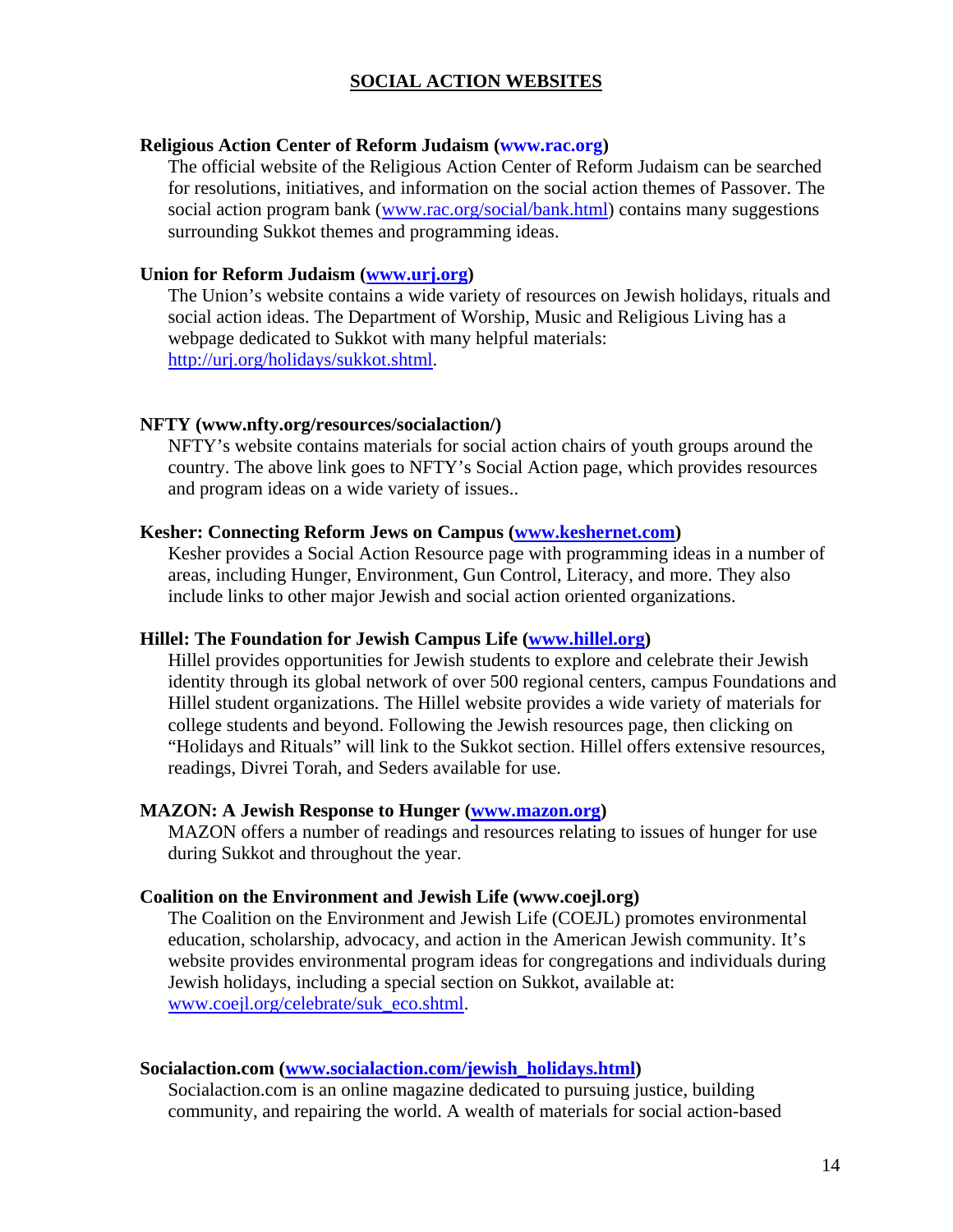programming, readings, and supplements related to Sukkot and other holidays can be found at the above link.

#### **AVODAH: the Jewish Service Corps (www.avodah.net)**

AVODAH: the Jewish Service Corps is a yearlong program combining front-line antipoverty work, Jewish study, and community-building. It provides an opportunity for young adults to live out and deepen their commitments to Jewish life and social change through a year of work in low-income communities in New York City or Washington, DC. Its website contains several sample text studies related to Sukkot and social action concerns, which are available on line at:

http://yschulman.org/avodah/pdf/159SukkotSecurityandRejoicing.pdf, and http://yschulman.org/avodah/pdf/209SukkotTodaysAltarsSupportForthePoor.pdf.

#### **Myjewishlearning.com (www.myjewishlearning.com/holidays/Sukkot.htm)**

A great site for general information, applications, and study materials surrounding the observance of Sukkot.